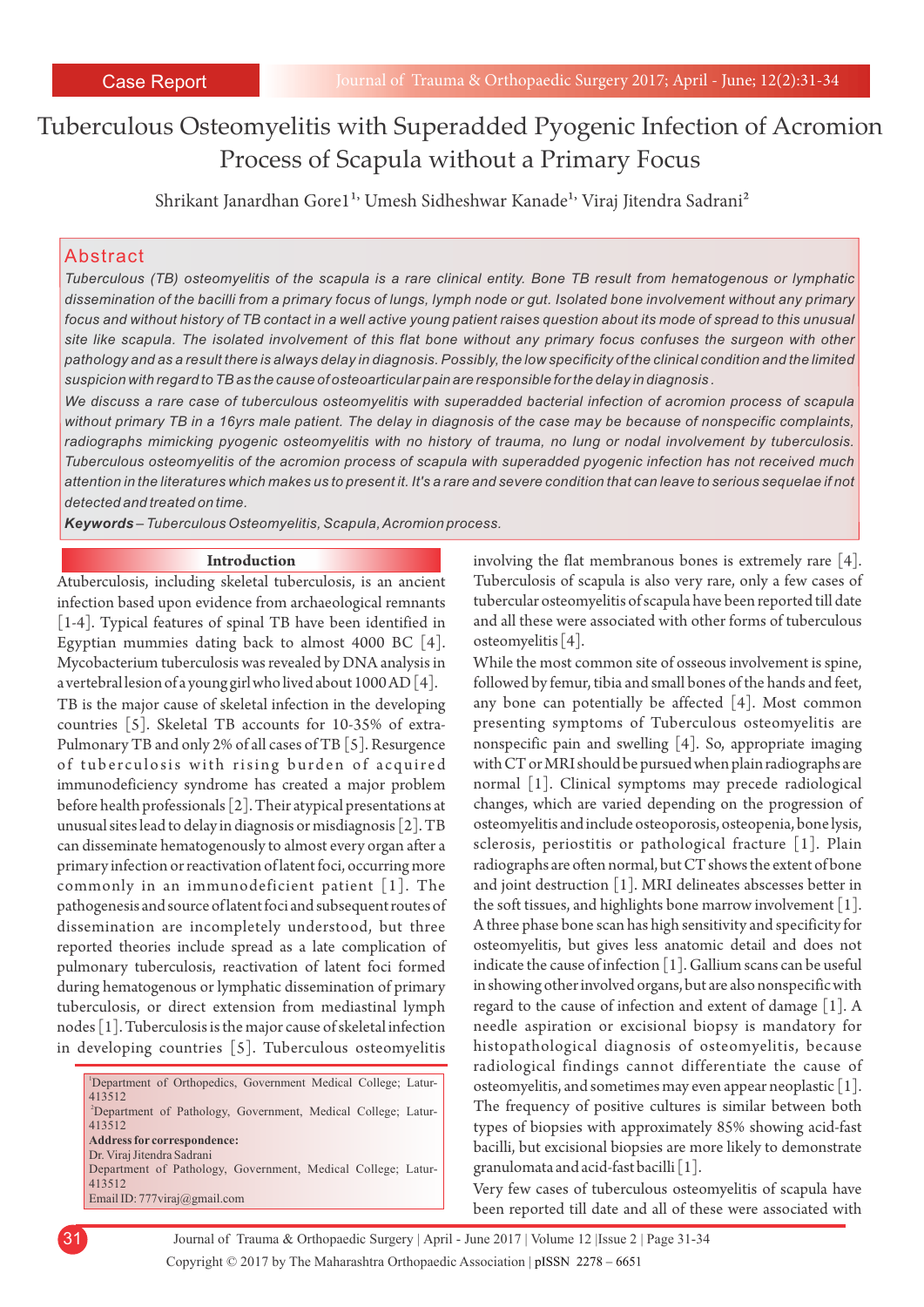#### Gore et al



Figure 1a : Multiple sinuses before antibiotic treatment.

Figure 1b Some healed sinuses with scar formation and some active sinuses with edematous red edges having purulent discharge and red granulation tissue post antibiotic treatment.

Figure 1c : incision of sinus revealed sclerosed tissue.

Figure 1d : sclerotic bone excis (original pic): X-ray (AP view shoulder) revealing an irregular non sclerotic loose bone piece with a sector of sclerotic bone in the floor of cavity.

Figure 2c : excised sclerotic piece of bone.

Figure 2d : biopsy (H&E stain 40x) showing epitheloid granuloma with Langhans giant cells (arrow)

other forms of tubercular osteomyelitis [6]. In the present case, no other focus could be detected.

#### **Case Report**

16year male patient presented with repeated attacks of pain, mild fever on & off and swelling over lateral aspect of left shoulder (Fig. 1a) since 2years. Swelling used to burst open to discharge pus and occasionally small pieces of bone. The resulting sinuses healed with treatment by local doctors in 3- 5 weeks. There was no history of injury, weight loss or cough. Local examination revealed multiple sinuses on lateral aspect of left shoulder, some healed sinuses with scar formation and some active sinuses with edematous red edges having purulent discharge and red granulation tissue. The acromion process was thickened, irregular, enlarged and tender showing wasting around the shoulder with painful restriction of terminal abduction of left shoulder.

Blood investigations were within normal limits except mild increase in ESR-26 mm/hour.

X-ray showed destructive lytic lesion at the tip of acromion without any periosteal reaction (Fig.-2a), irregular non sclerotic loose bone piece with a sector of sclerotic bone in the floor of cavity (Fig.-2b). After culture and sensitivity report specific antibiotics were started.

After course of antibiotics, pain and swelling reduced. Purulent discharge changed to clear watery discharge, the edges of sinuses became thin, overhanging-granulation tissue became pale (Fig-1b). The skin surrounding the sinuses remained swollen and red. The clinical features of this sinus changed from pyogenic to tubercular, this forced us to go for biopsy (Fig.-1c, 1d & 2c) which revealed granulomatous tuberculous osteomyelitis (Fig.-2d). Patient was then treated with Anti- tuberculous regimn andleasion healed in 12 months.

#### **Discussion**

Osteoarticular TB constitutes only 1-2% of all TB [2]. Tuberculous osteomyelitis of the scapula is a rare clinical entity.[4] While, most common site of osseous involvement is the spine, followed by the femur, tibia and small bones of hands and feet, any bone can potentially be affected [4]. Solitary tuberculous osteomyelitis involving acromion with superadded bacterial infection is a very rare clinical entity, to the best of our knowledge till date the literature review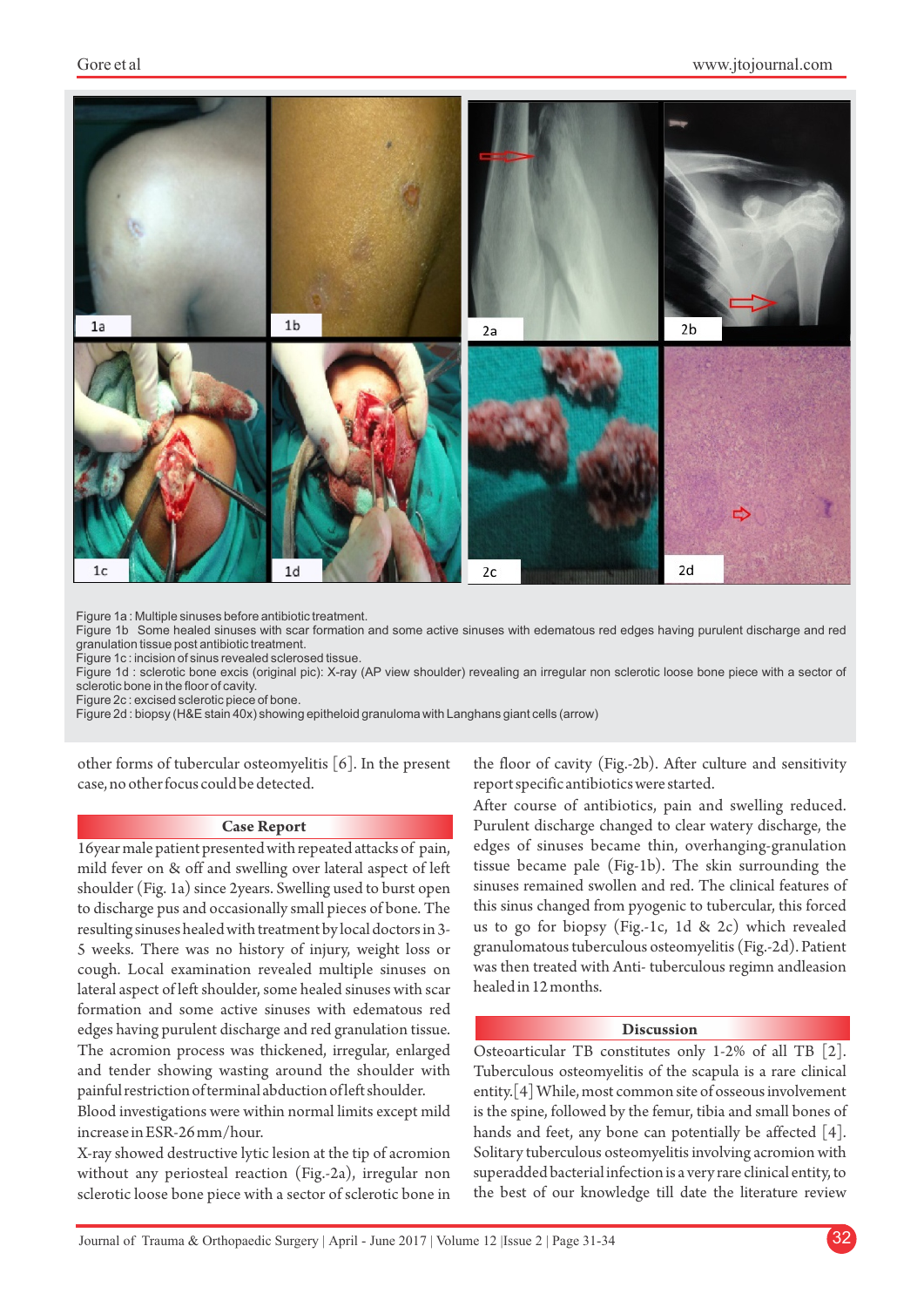|                                       |          |              | <b>Table 1 -</b> Scapular tuberculosis as available in literature till date |                                                                                     |                                                                                          |                                                   |
|---------------------------------------|----------|--------------|-----------------------------------------------------------------------------|-------------------------------------------------------------------------------------|------------------------------------------------------------------------------------------|---------------------------------------------------|
| <b>Study</b>                          | No of    | Age/sex      | Scapular                                                                    | Presenting                                                                          | Other focus                                                                              | Treatment                                         |
|                                       | patients |              | region<br>involved                                                          | complaints                                                                          |                                                                                          |                                                   |
| Lafond                                | One      | <b>NA</b>    | NA                                                                          | <b>NA</b>                                                                           | <b>NA</b>                                                                                | NA                                                |
| 1958                                  |          |              |                                                                             |                                                                                     |                                                                                          |                                                   |
| Martini et<br>al 1986                 | One      | NA           | Acromion                                                                    | NA                                                                                  | NA                                                                                       | NA                                                |
| Shanoon et<br>al1990                  | One      | 4/m          | Scapula                                                                     | Pain<br>swelling in<br>left shoulder                                                | Multifocal cystic<br>lesion with right<br>ileum involvement                              | ATT                                               |
| Mohan et<br>al1991                    | One      | 23/f         | Body of<br>scapula                                                          | Pain and<br>swelling                                                                | Isolated                                                                                 | Drainage and<br>ATT                               |
| Gusati et<br>al 1997                  | One      | NA           | Spine of<br>scapula                                                         | Pain                                                                                | Isolated                                                                                 | Surgery and<br><b>ATT</b>                         |
| Vohra et al<br>1997                   | One      | NA           | Body of<br>scapula                                                          | NA                                                                                  | Isolated                                                                                 | NA                                                |
| Kam et al<br>2000                     | Two      | 31/m<br>22/F | Acromion<br>Lateral                                                         | Pain and<br>swelling<br>Incidental                                                  | Isolated<br>Multifocal                                                                   | Debriedment<br>curettage and<br><b>ATT</b><br>ATT |
|                                       |          |              | border of<br>scapula                                                        | finding                                                                             | T12&L2vertebra<br>upper part of right<br>sacroiliac joint                                |                                                   |
| Greenhow<br>and<br>Weintrub<br>2004   | One      | 14/F         | Inferior<br>aspect of<br>the left<br>scapula                                | Enlarging,<br>non-tender<br>mass                                                    | Cystic lesion with<br>a soft tissue<br>component,<br>located dorsal to<br>the Lt scapula | Scapular mass<br>excision                         |
| <b>Stones</b> and<br>Schoeman<br>2004 | One      | 42/M         | Scapula                                                                     | Discharging<br>sinus                                                                | Multifocal<br>tuberculosis<br>involving maxilla,<br>parietal bones and<br>spine          | Died                                              |
| <b>Husen</b> et<br>al. 2006           | One      | 18/M         | Spine of<br>scapula<br>near neck                                            | Diffuse pain                                                                        | Isolated                                                                                 | ATT                                               |
| Srivastav<br>et al 2006               | One      | 26/F         | Inferior<br>angle of<br>scapula                                             | Pain and<br>swelling                                                                | Isolated                                                                                 | ATT                                               |
| Solav S<br>2007                       | Three    | 54/F         | Medial<br>margin and<br>spine of<br>scapula                                 | Pain                                                                                | Isolated                                                                                 | <b>ATT</b>                                        |
|                                       |          | 26/M         | Right<br>scapula                                                            | Occiptal<br>headache<br>and back<br>pain<br>(incidental<br>finding on<br>bone scan) | Multifocal<br>(sternum, rib,<br>vertebra)                                                | NA                                                |
|                                       |          | 40/M         | Right<br>scapula                                                            | Rt shoulder<br>pain and<br>backache                                                 | Multifocal (L4<br>vertebra)                                                              | NA                                                |
| Jain et al<br>2009                    | One      | 14/M         | Body of<br>scapula<br>involving<br>glenoid<br>margin                        | Rt Pain<br>swelling and<br>discharging<br>sinus                                     | Isolated                                                                                 | ATT                                               |

shows only fourteen cases of scapular involvement, out of which only two cases (both had pulmonary tuberculous

focus) shows isolated acromion involvement (table-1) [2]. Most common presenting symptoms of Tuberculous